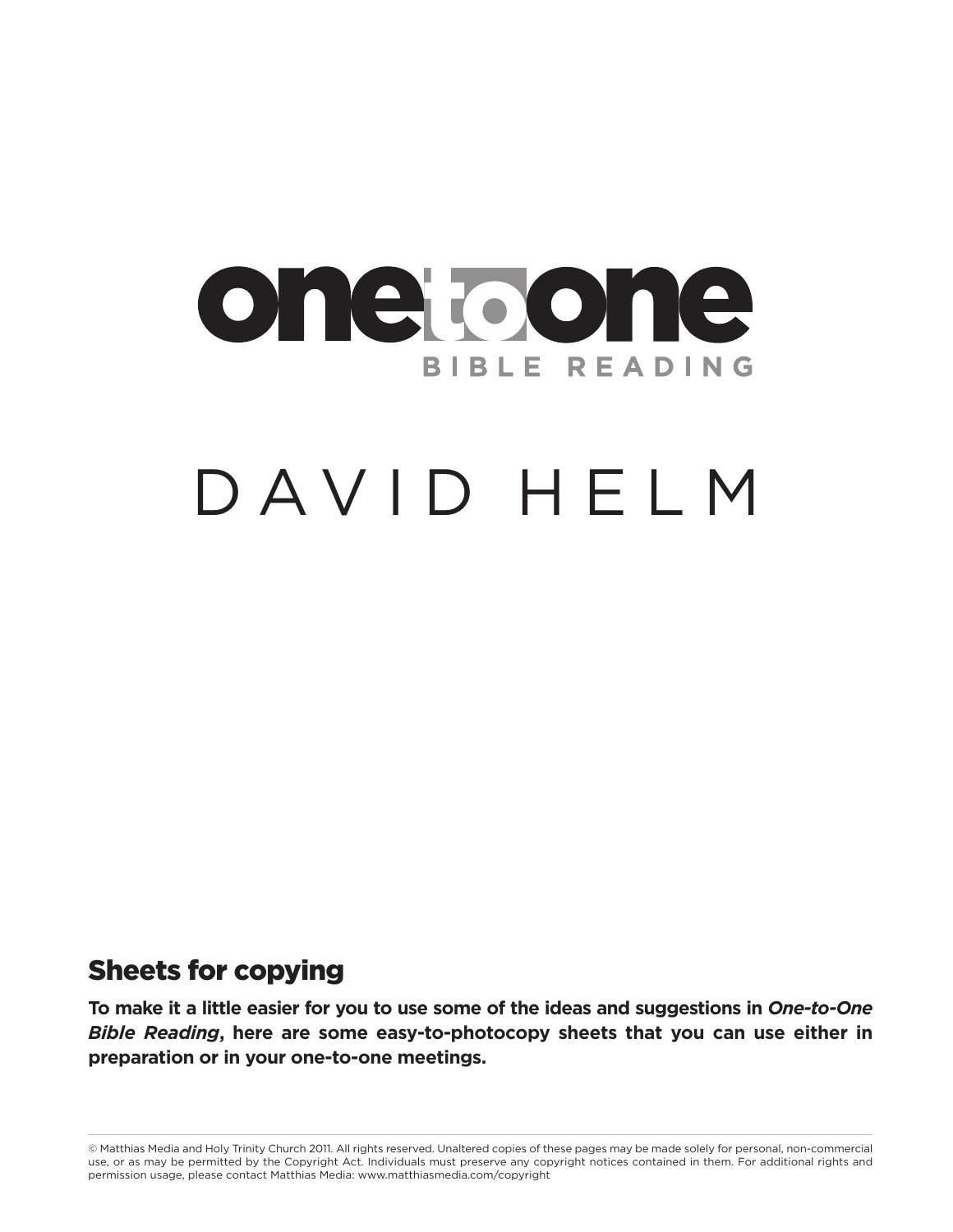## **COMA questions for the Gospels and Acts**

#### **Context**

- What has happened so far in the narrative? Have there been any major events, characters or themes?
- What has happened just prior to the section you are reading?

#### **Observation**

- What do you learn about the main characters in this section? How does the author describe them? How do they describe themselves?
- Is time or place significant in the events that happen in the passage?
- Is there a conflict or high point in the passage?
- Do you think there is a main point or theme in this section of the story?
- What surprises are there?

<sup>©</sup> Matthias Media and Holy Trinity Church 2011. From *One-to-One Bible Reading* by David Helm. For more one-to-one Bible reading resources, or to purchase the book from which these pages were extracted, please visit www.matthiasmedia.com.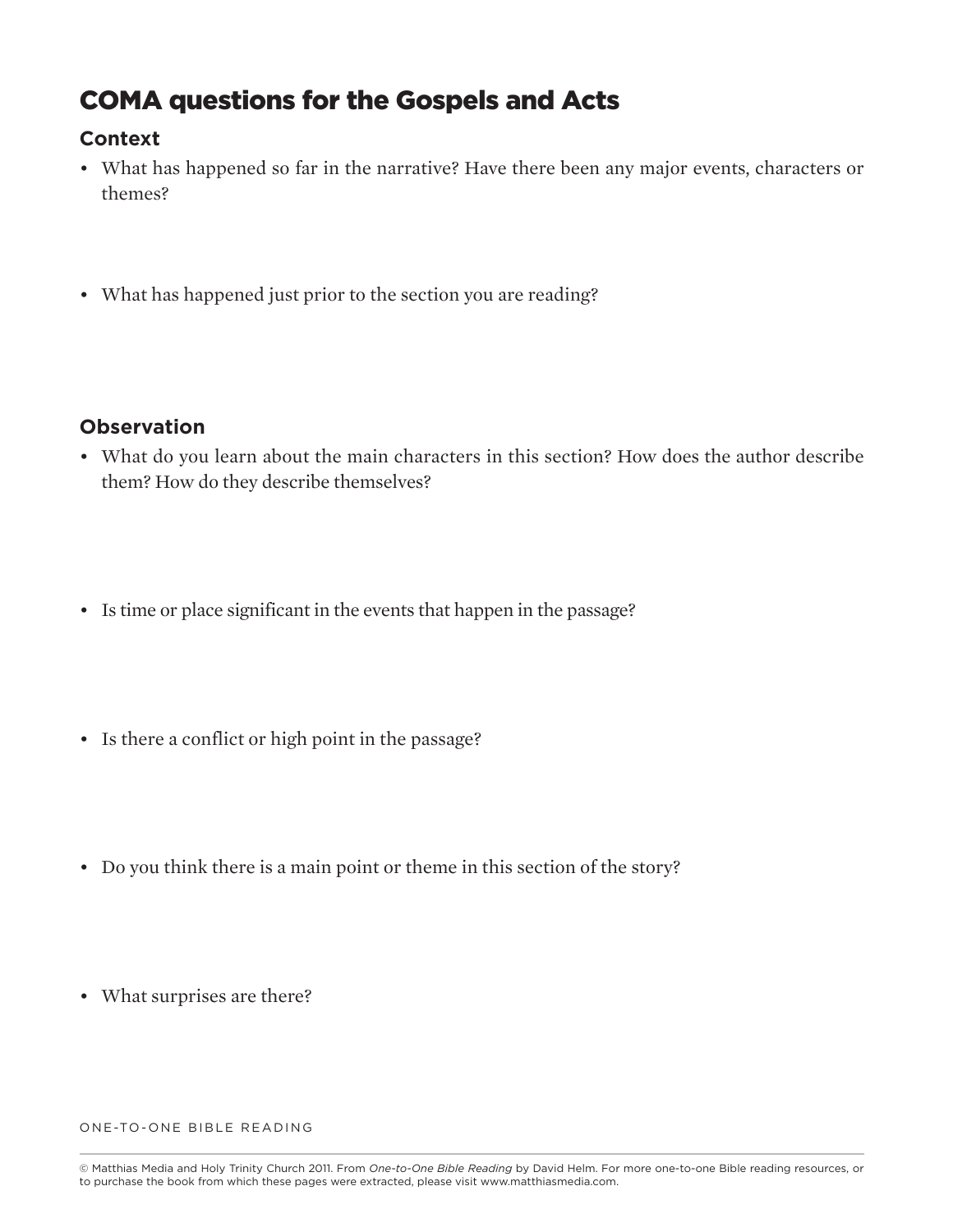- Are there any 'editorial' comments from the author about the events in the narrative? How do these comments illuminate what is happening?
- Does someone in the narrative learn something or grow in some way? How? What does this person learn?
- What does the passage reveal about who Jesus is, and what he came into the world to do?
- How could you sum up the meaning of this passage in your own words?

#### **Application**

- How does this passage challenge (or confirm) your understanding?
- Is there some attitude you need to change?
- What does this passage teach you about being a disciple of Jesus?

QUESTIONS FOR THE GOSPELS AND ACTS

<sup>©</sup> Matthias Media and Holy Trinity Church 2011. From *One-to-One Bible Reading* by David Helm. For more one-to-one Bible reading resources, or to purchase the book from which these pages were extracted, please visit www.matthiasmedia.com.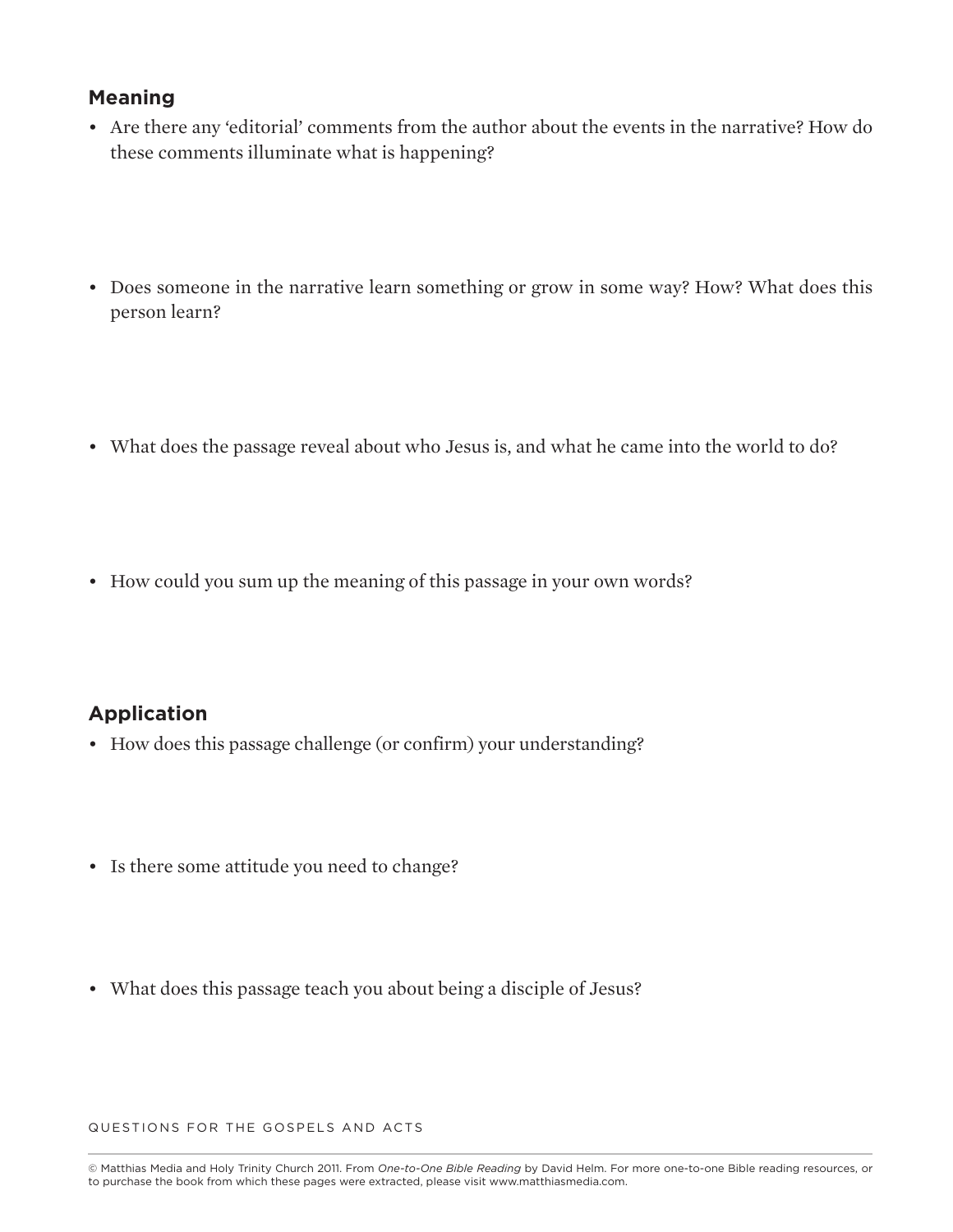## **COMA questions for Old Testament narrative**

#### **Context**

- What has happened so far in the narrative? Have there been any major events, characters or themes?
- What has happened just prior to the section you are reading?

#### **Observation**

- What do you learn about the main characters in this section? How does the author describe them? How do they describe themselves?
- Is time or place significant in the events that happen in the passage?
- Is there a conflict or high point in the passage?
- Do you think there is a main point or theme in this section of the story?
- What surprises are there?

<sup>©</sup> Matthias Media and Holy Trinity Church 2011. From *One-to-One Bible Reading* by David Helm. For more one-to-one Bible reading resources, or to purchase the book from which these pages were extracted, please visit www.matthiasmedia.com.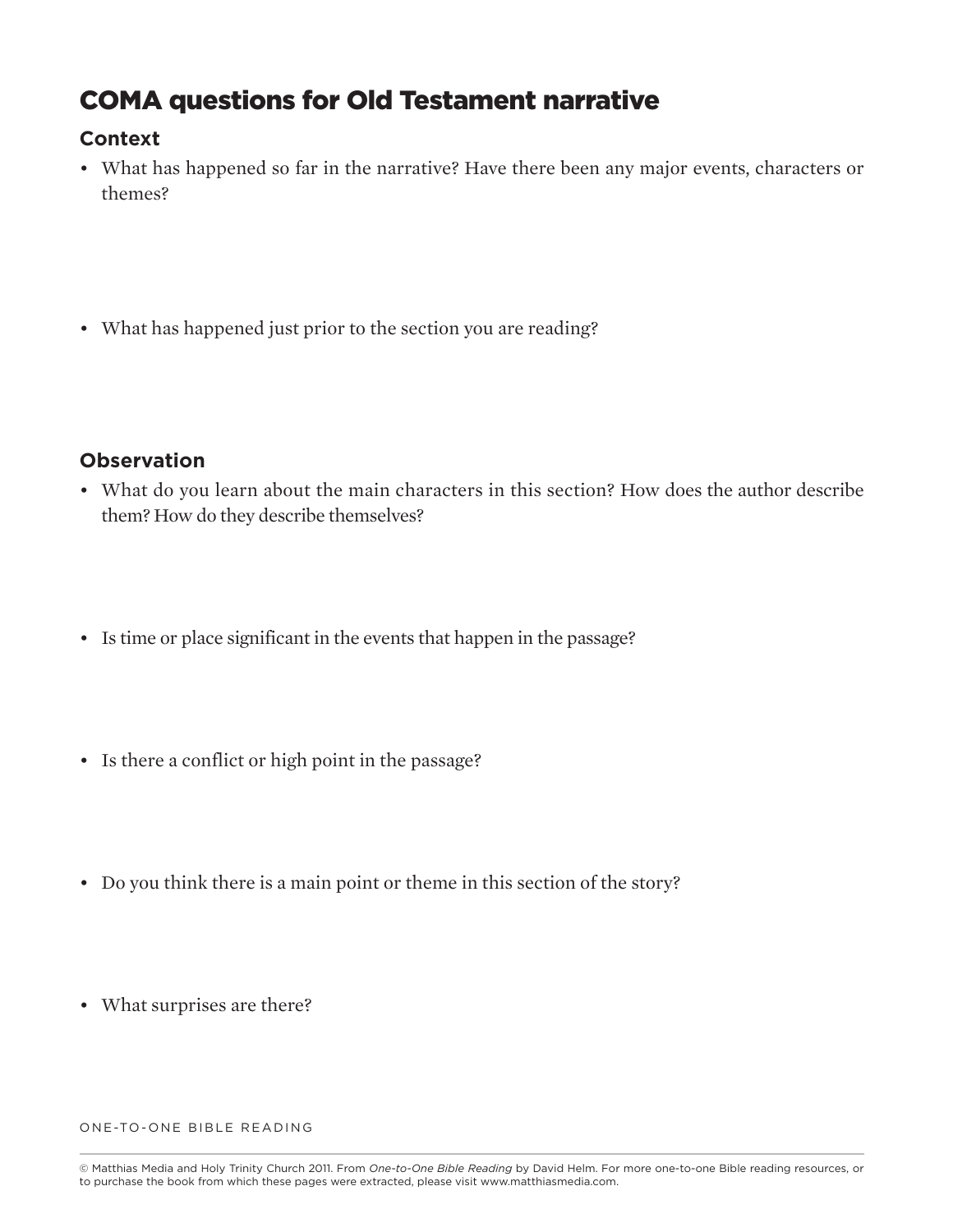- Are there any 'editorial' comments from the author about the events in the narrative? How do these comments illuminate what is happening?
- Does someone in the narrative learn something or grow in some way? How? What does this person learn?
- How does the passage point forward to what God is going to do in the future? Does it prophesy or anticipate Jesus Christ in some way?
- How could you sum up the meaning of this passage in your own words?

#### **Application**

- How does this passage challenge your understanding about who God is and what he is like?
- Is there some attitude or behaviour you need to change?

QUESTIONS FOR OLD TESTAMENT NARRATIVE

<sup>©</sup> Matthias Media and Holy Trinity Church 2011. From *One-to-One Bible Reading* by David Helm. For more one-to-one Bible reading resources, or to purchase the book from which these pages were extracted, please visit www.matthiasmedia.com.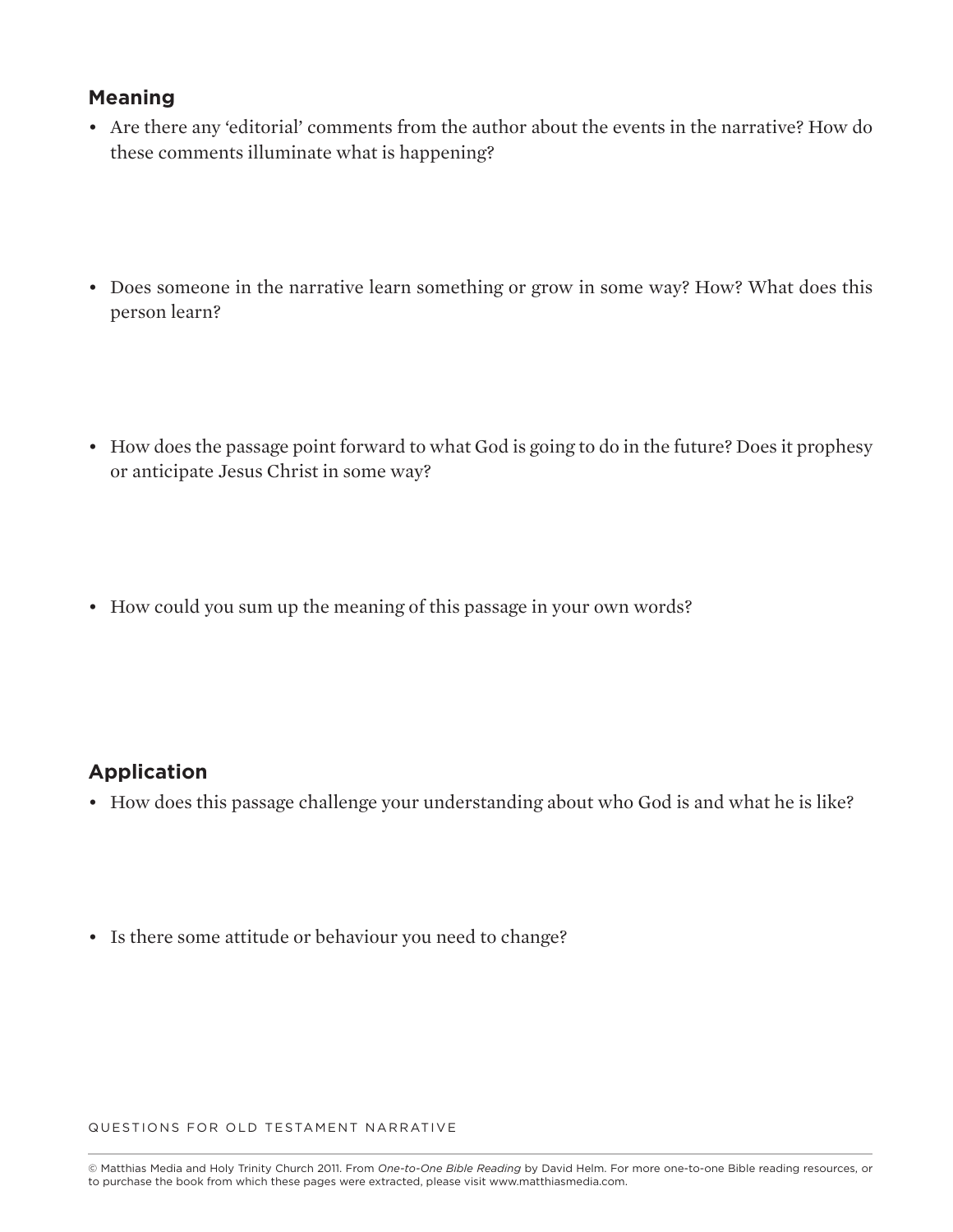## **COMA questions for the epistles**

### **Context**

- What can you learn about the person or situation to which the letter is written?
- What clues are there about the author and his circumstances?
- What was the main point of the passage immediately before this one? Are there logical or thematic connections to the passage you are reading?

#### **Observation**

- Are there any major sub-sections or breaks in the text? Are there key connecting words (for, therefore, but, because) that indicate the logical flow of the passage?
- What is the main point or points? What supporting points does the author make?
- What surprises are there in the flow of the argument?

<sup>©</sup> Matthias Media and Holy Trinity Church 2011. From *One-to-One Bible Reading* by David Helm. For more one-to-one Bible reading resources, or to purchase the book from which these pages were extracted, please visit www.matthiasmedia.com.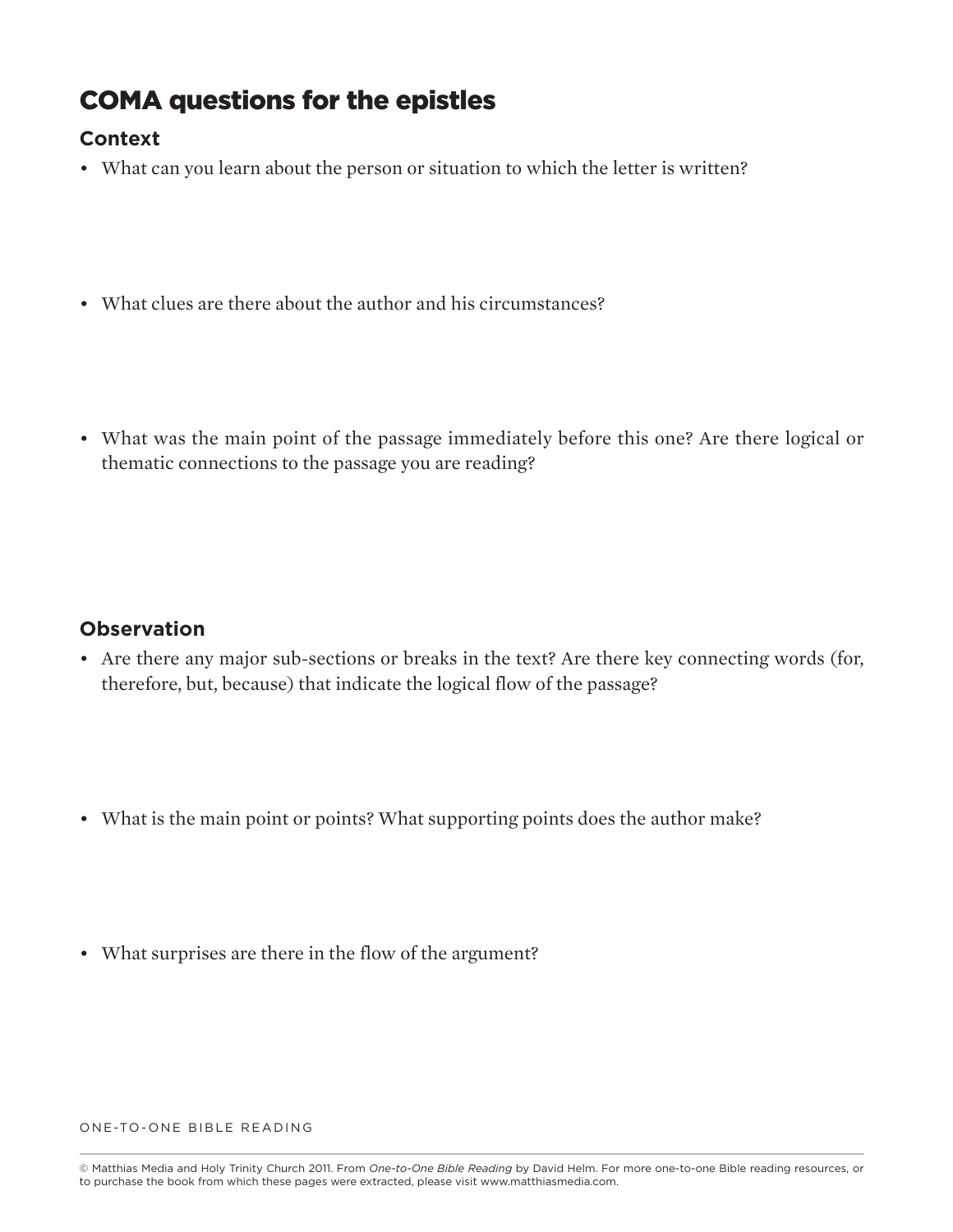- How does this text relate to other parts of the book?
- How does the passage relate to Jesus?
- What does this teach you about God?
- How could you sum up the meaning of this passage in your own words?

#### **Application**

- How does this passage challenge (or confirm) your understanding?
- Is there some attitude you need to change?
- How does this passage call on you to change the way you live?

QUESTIONS FOR THE EPISTLES

<sup>©</sup> Matthias Media and Holy Trinity Church 2011. From *One-to-One Bible Reading* by David Helm. For more one-to-one Bible reading resources, or to purchase the book from which these pages were extracted, please visit www.matthiasmedia.com.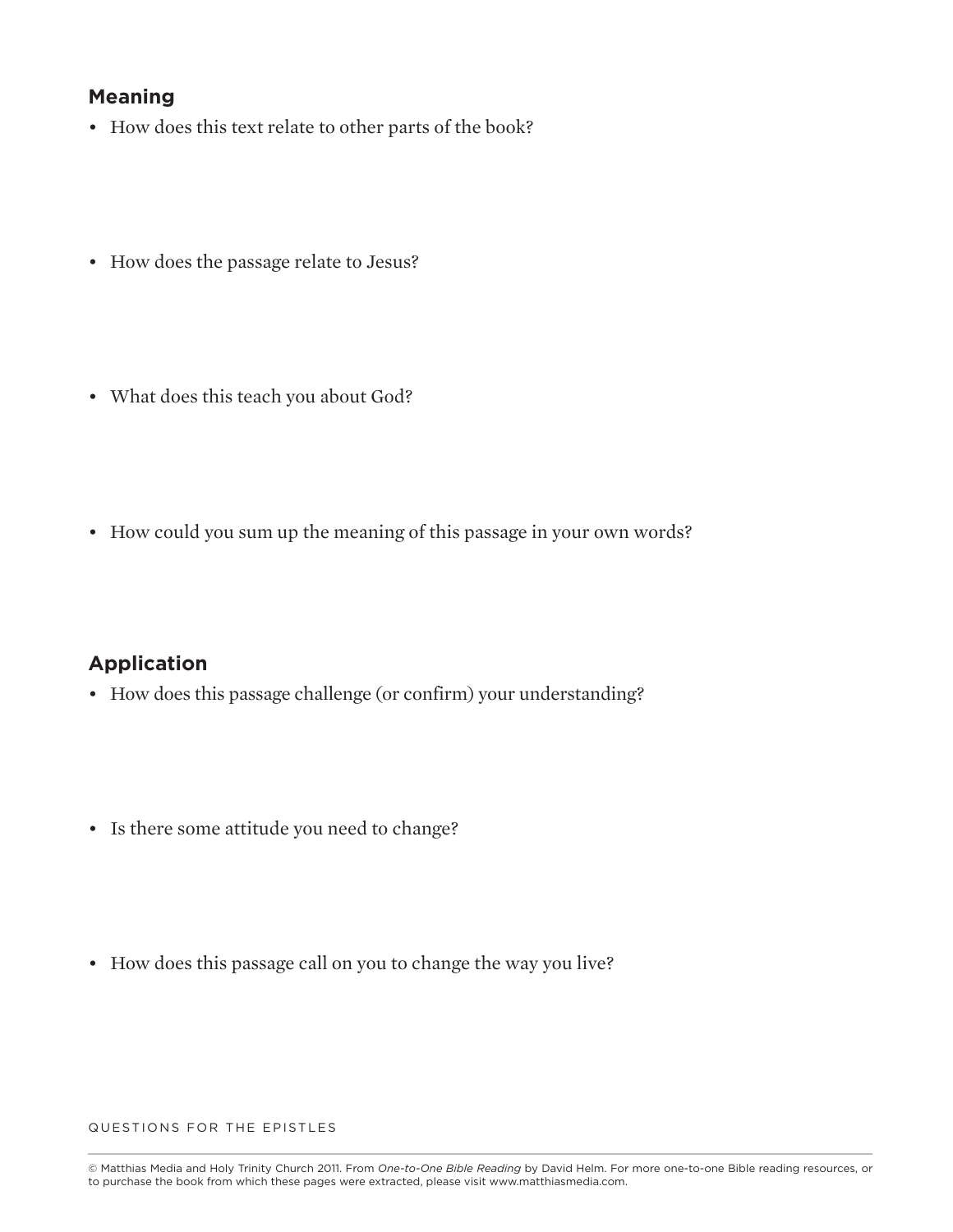## **COMA questions for Hebrew wisdom literature and poetry**

#### **Context**

- Are there any clues about the circumstances in which the passage was written?
- What has happened so far?

#### **Observation**

- Are there repetitions or multiple instances of similar ideas? Do these repetitions make a particular point, or point to the structure of the passage?
- What images or metaphors does the author use? What do they indicate about God or the other people in the text? What might they indicate about modern readers?
- What is the tone of the passage? What emotions is the author arousing?
- What is the main point or points?
- What surprises are there?

<sup>©</sup> Matthias Media and Holy Trinity Church 2011. From *One-to-One Bible Reading* by David Helm. For more one-to-one Bible reading resources, or to purchase the book from which these pages were extracted, please visit www.matthiasmedia.com.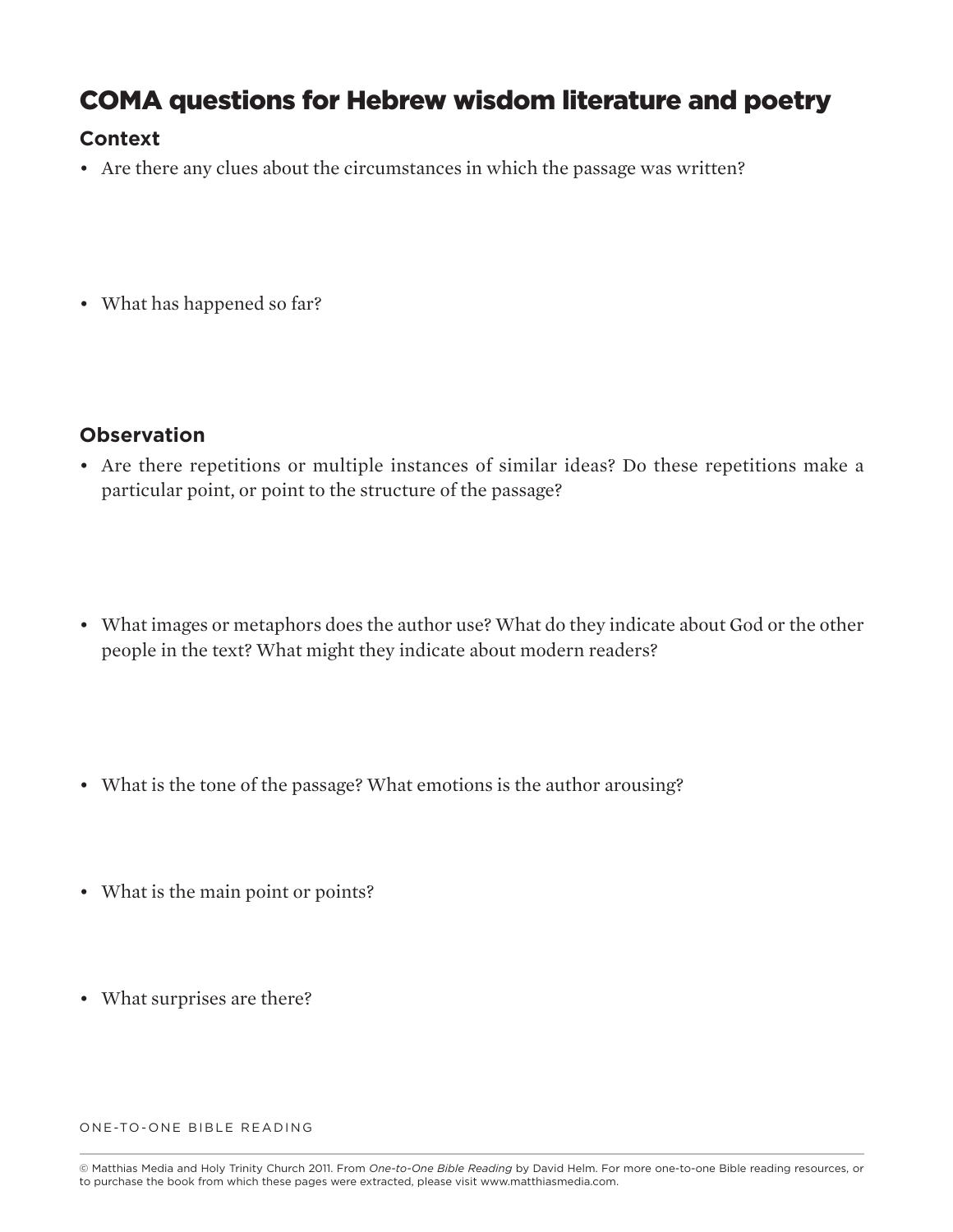- Are there specific instructions/commands given to the reader? Does this passage mention any consequences for not following God's commands?
- How does the author motivate the reader/audience, or make his appeal?
- What does the passage teach us about God, and his people, and life in his world?
- Does the passage point forward to Jesus? Is the gospel anticipated or foreshadowed in some way?

#### **Application**

- How does this passage challenge (or confirm) your understanding?
- Is there some attitude you need to change?
- How does this passage call on you to change the way you live?

QUESTIONS FOR HEBREW WISDOM LITERATURE AND POETRY

<sup>©</sup> Matthias Media and Holy Trinity Church 2011. From *One-to-One Bible Reading* by David Helm. For more one-to-one Bible reading resources, or to purchase the book from which these pages were extracted, please visit www.matthiasmedia.com.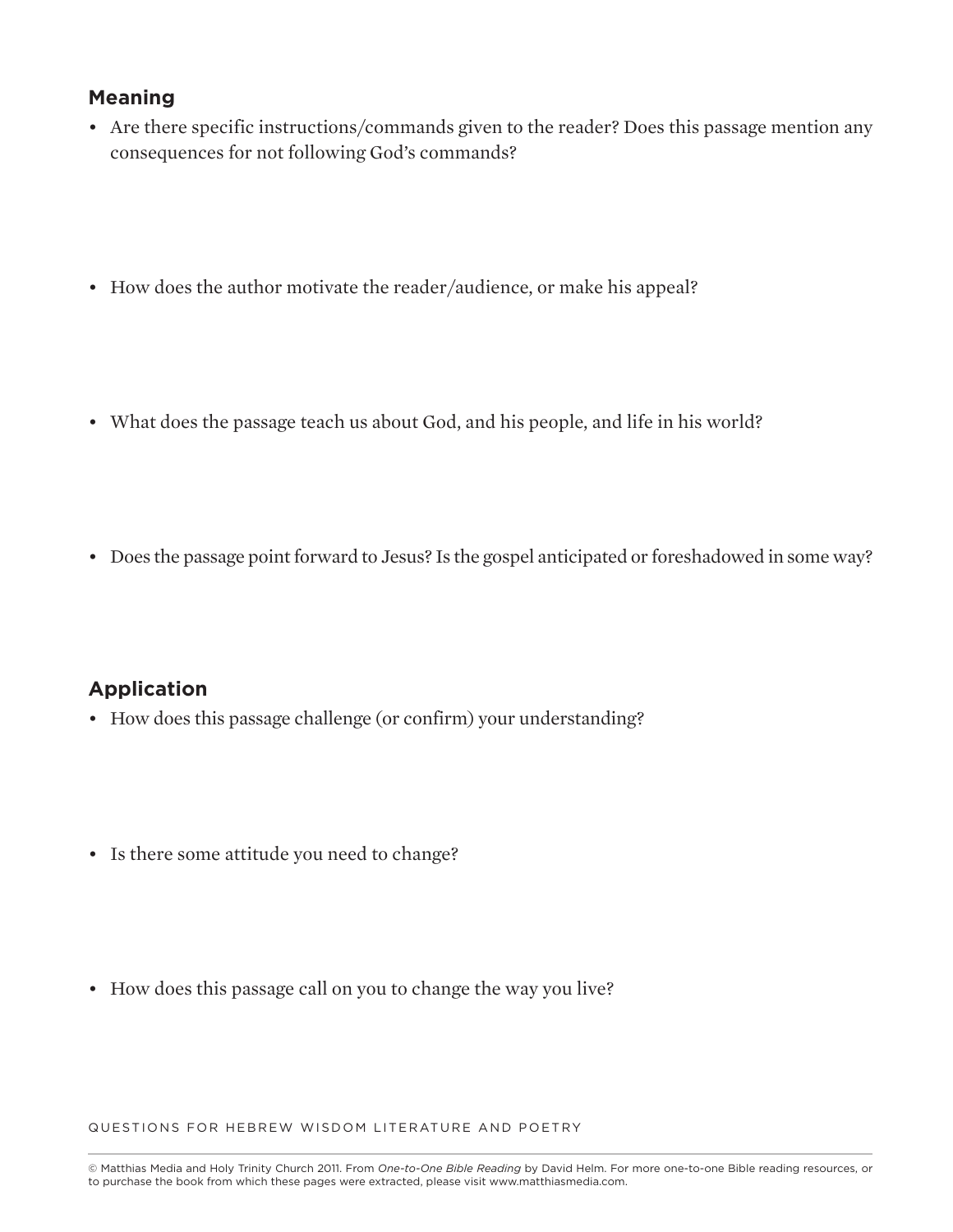# **COMA questions for prophetic literature**

## **Context**

- Are there any clues about the circumstances in which the prophecy was given or written?
- Are any people or places mentioned that you aren't familiar with? (Chase them up in earlier parts of the book, or refer to a Bible dictionary or commentary.)
- Are other bits of the Old Testament mentioned or alluded to in the passage? What part do these 'memories' play in the text?

#### **Observation**

- Are there repetitions or multiple instances of similar ideas? Do these repetitions make a particular point, or point to the structure of the passage?
- Paying attention to when the prophet is speaking and when God is speaking, what does the passage tell us about God's plans? What does it tell us about God's character?
- What kind of human behaviour, if any, is condemned or rewarded? What response is called for (if any)?
- What is the main point or points?

<sup>©</sup> Matthias Media and Holy Trinity Church 2011. From *One-to-One Bible Reading* by David Helm. For more one-to-one Bible reading resources, or to purchase the book from which these pages were extracted, please visit www.matthiasmedia.com.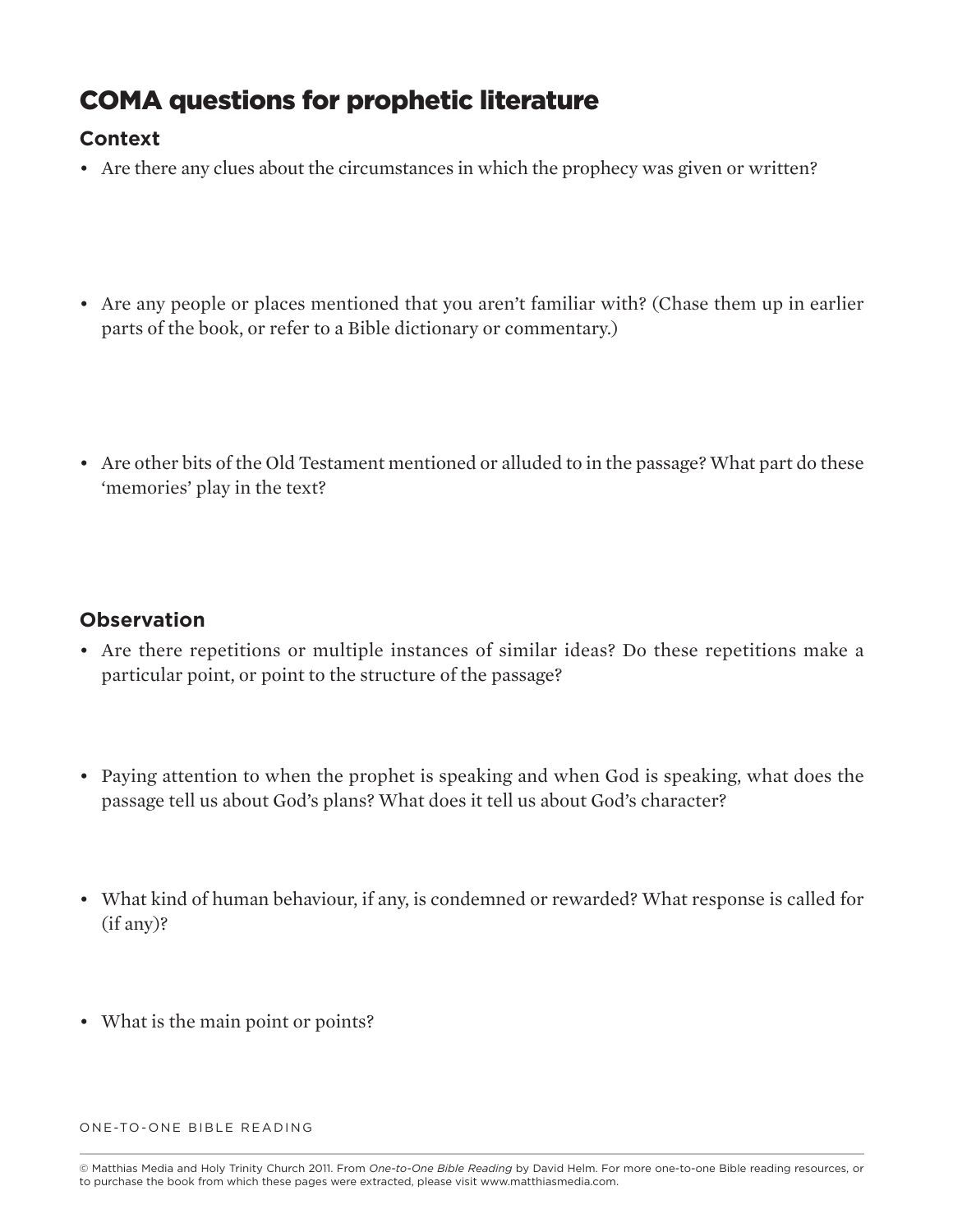- Are there specific instructions/commands given to the reader? Does this passage mention any consequences for not following God's commands?
- Does the text have a sense of expectation about something happening in the future? What is to be expected and when? How should this motivate action in the present?

• Does the passage point forward to Jesus? Is the gospel anticipated or foreshadowed in some way?

#### **Application**

- How is your own situation similar to or different from those being addressed?
- How does this passage challenge (or confirm) your understanding?
- How does this passage lead you to trust God and his promises in Jesus?
- How does this passage call on you to change the way you live?

QUESTIONS FOR PROPHETIC LITERATURE

<sup>©</sup> Matthias Media and Holy Trinity Church 2011. From *One-to-One Bible Reading* by David Helm. For more one-to-one Bible reading resources, or to purchase the book from which these pages were extracted, please visit www.matthiasmedia.com.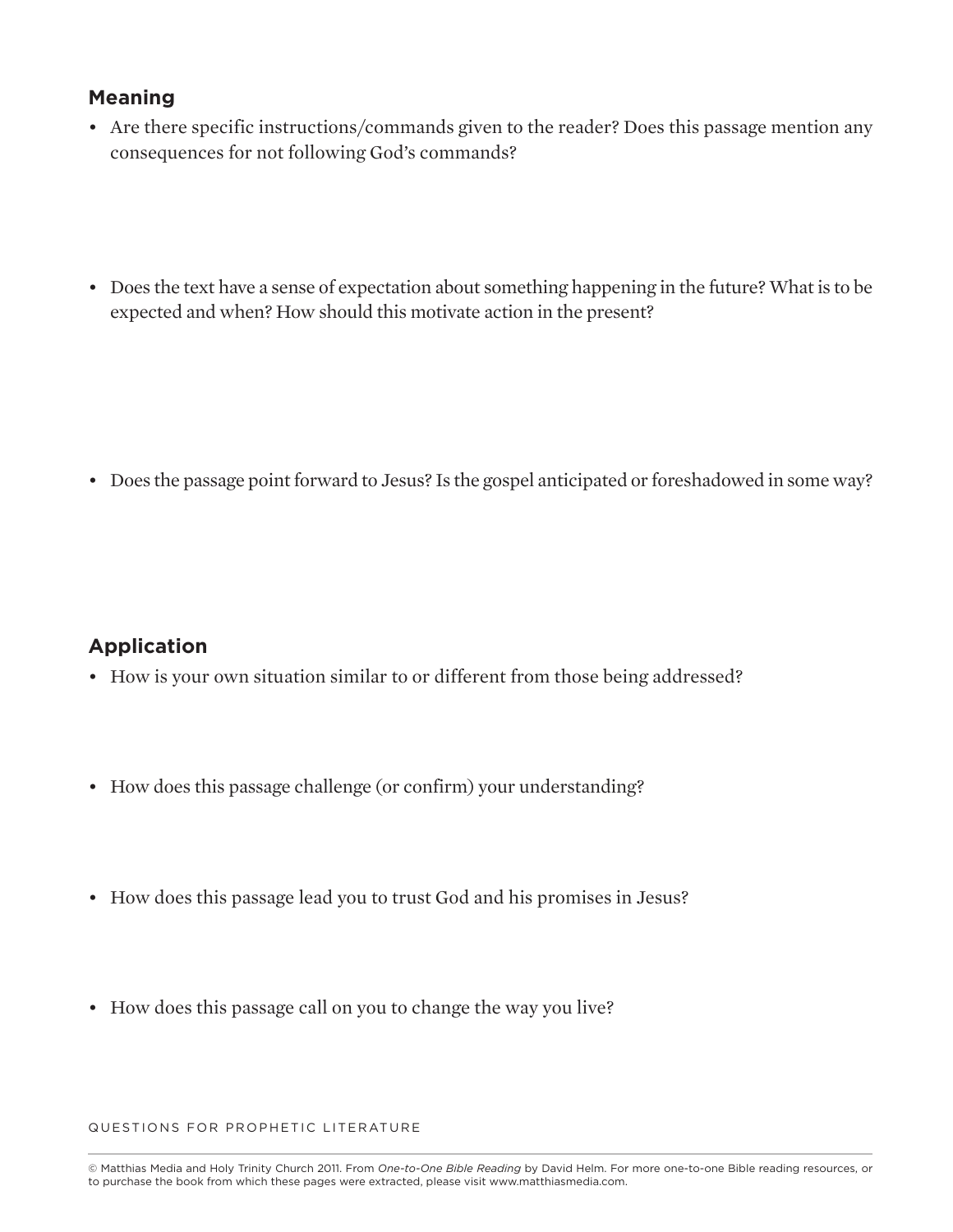## **COMA questions for apocalyptic literature**

## **Context**

• Are there any clues about the historical circumstances the literature is addressing?

• Are other bits of the Bible mentioned or hinted at in the passage? What part do these 'memories' play in the text?

#### **Observation**

- What images are used in the passage? What effect do they have?
- What emotions does the passage arouse (e.g. fear, expectation, awe)?
- How does the passage seek to reveal what God is like? Where in this passage might we find hope for men and women?
- Is there a crisis in the passage? What is the tension/conflict about, and how does it relate to readers?

<sup>©</sup> Matthias Media and Holy Trinity Church 2011. From *One-to-One Bible Reading* by David Helm. For more one-to-one Bible reading resources, or to purchase the book from which these pages were extracted, please visit www.matthiasmedia.com.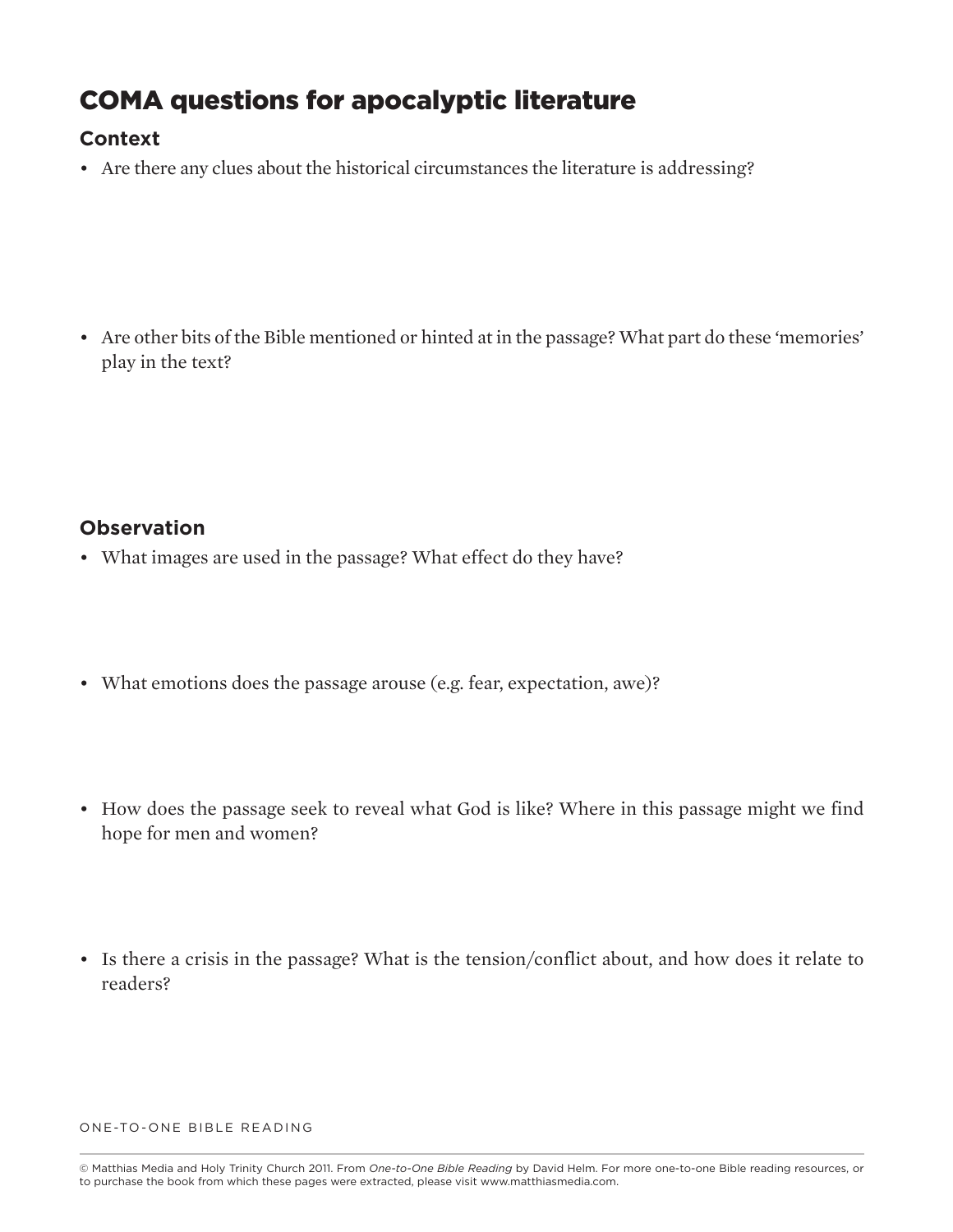- Are there specific instructions/commands given to the reader? Does this passage mention any consequences for not following God's commands?
- Does the text have a sense of expectation about something happening in the future? What is to be expected and when? How should this motivate action in the present?
- Does the passage point to Jesus? Is the gospel foreshadowed or looked back upon in some way?

#### **Application**

- How is your situation similar to or different from those being addressed?
- How does this passage challenge (or confirm) your understanding?
- How does this passage lead you to trust God and his promises in Jesus?
- How does this passage call on you to change the way you live?

QUESTIONS FOR APOCALYPTIC LITERATURE

<sup>©</sup> Matthias Media and Holy Trinity Church 2011. From *One-to-One Bible Reading* by David Helm. For more one-to-one Bible reading resources, or to purchase the book from which these pages were extracted, please visit www.matthiasmedia.com.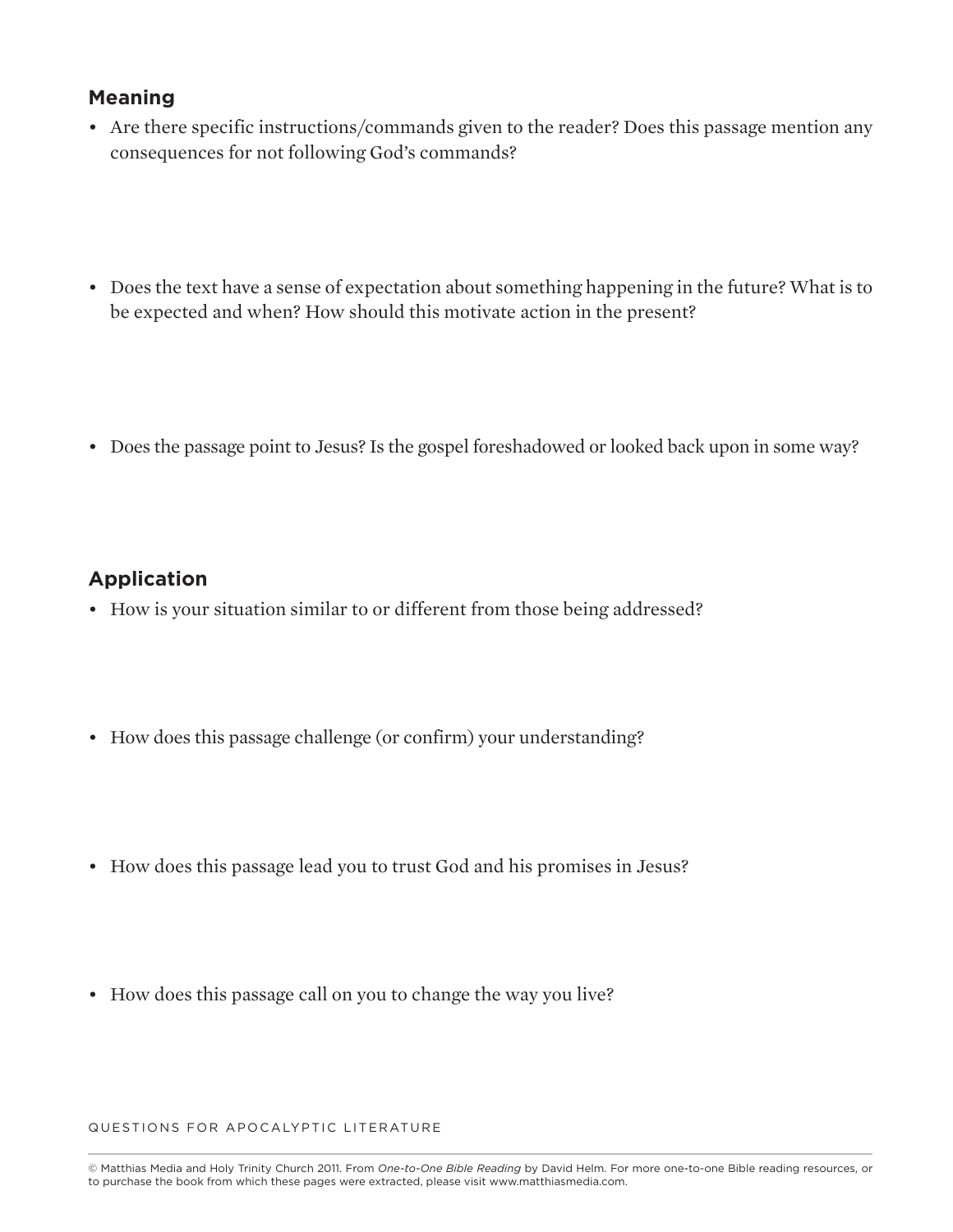## **Eight weeks through Mark's Gospel**

**Week 1 (Mark 1:1-15)**

• How does Mark show us that Jesus is worthy of attention?

• What 'witnesses' does Mark call upon to introduce Jesus, and why?

• What is the message of Jesus, and how does it draw your attention to him?

• According to the passage, what has Jesus come to do?

• What is your own reaction to Jesus after reading this passage?

<sup>©</sup> Matthias Media and Holy Trinity Church 2011. From *One-to-One Bible Reading* by David Helm. For more one-to-one Bible reading resources, or to purchase the book from which these pages were extracted, please visit www.matthiasmedia.com.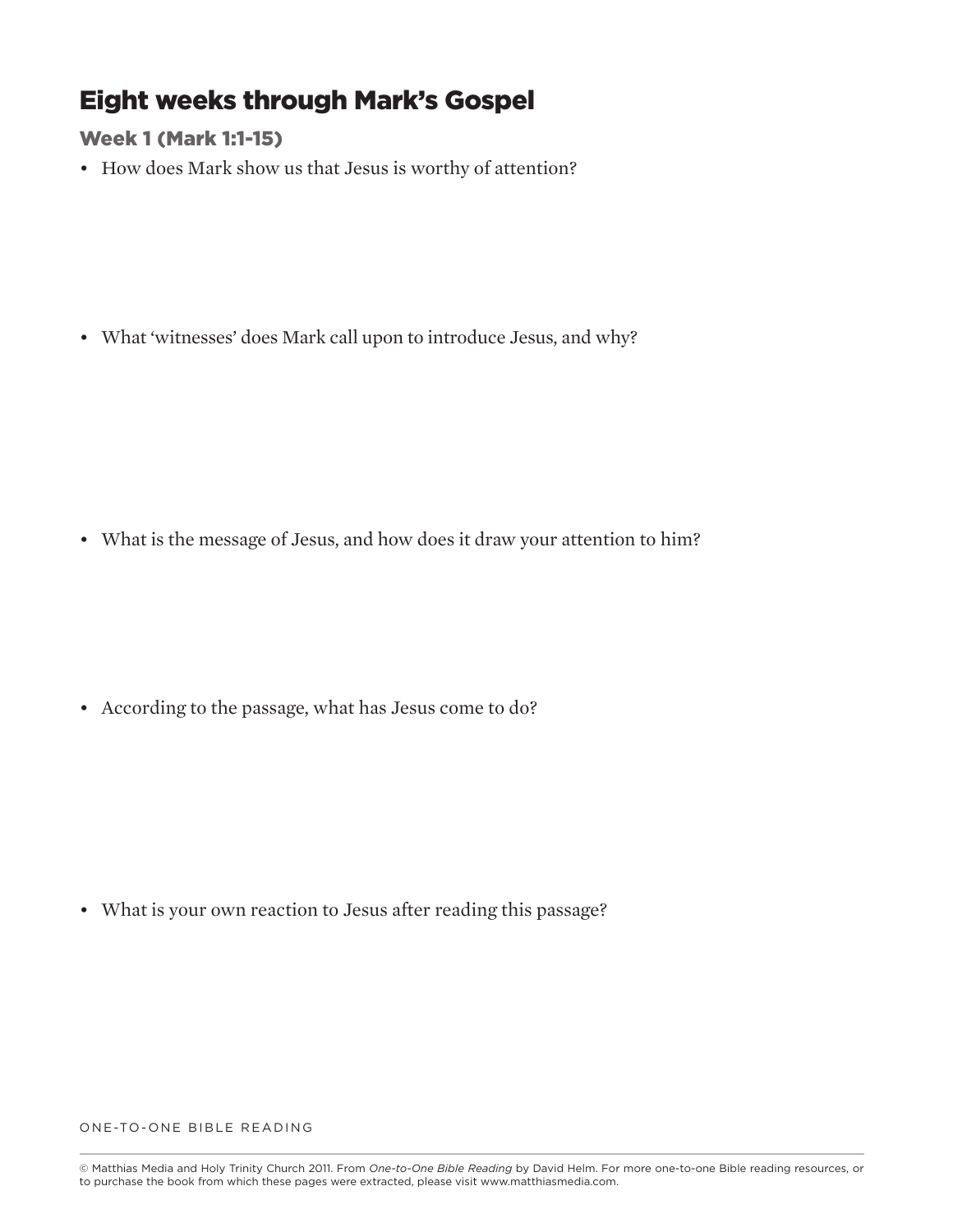#### **Week 2 (Mark 2:1-12)**

• What do you think is the most surprising thing Jesus does in this encounter?

• If someone in a crowd of people said to you, "Your sins are forgiven", what would you and everyone else think of that person?

• How does Jesus demonstrate his claim to be able to forgive sins?

• What difference do you think his authority should have in your own life?

EIGHT WEEKS THROUGH MARK'S GOSPEL

<sup>©</sup> Matthias Media and Holy Trinity Church 2011. From *One-to-One Bible Reading* by David Helm. For more one-to-one Bible reading resources, or to purchase the book from which these pages were extracted, please visit www.matthiasmedia.com.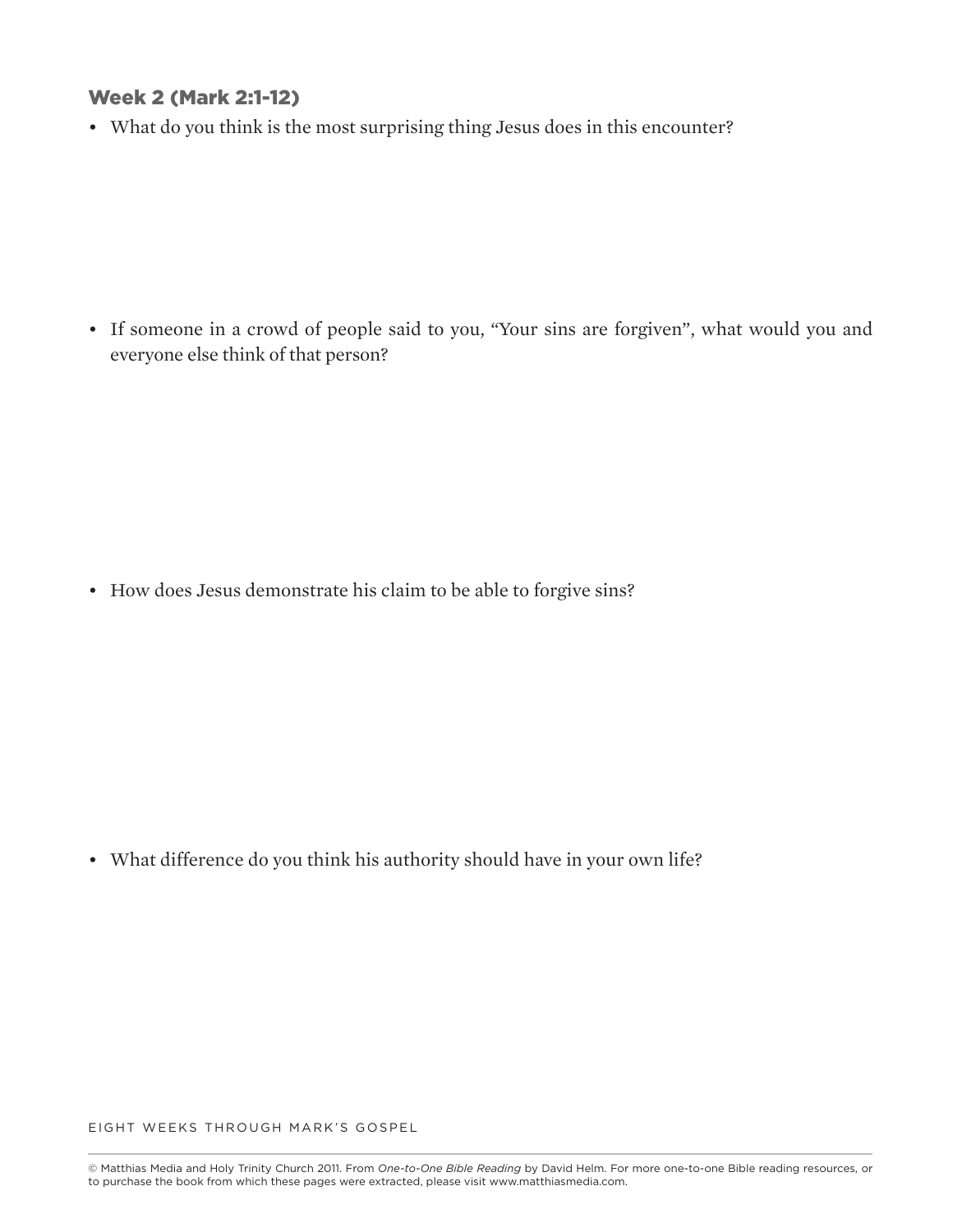#### **Week 3 (Mark 3:7-35)**

• How do people react to Jesus today?

• What responses to Jesus do you see in this passage?

• Why was Jesus' authoritative teaching a threat to the teachers of the law?

• Jesus says, "He first binds the strong man. Then indeed he may plunder his house" (v. 27). What is the point of this statement?

• What house is Jesus claiming to be overthrowing, and what could this mean for you?

• According to this passage, how do you become a part of Jesus' family?

<sup>©</sup> Matthias Media and Holy Trinity Church 2011. From *One-to-One Bible Reading* by David Helm. For more one-to-one Bible reading resources, or to purchase the book from which these pages were extracted, please visit www.matthiasmedia.com.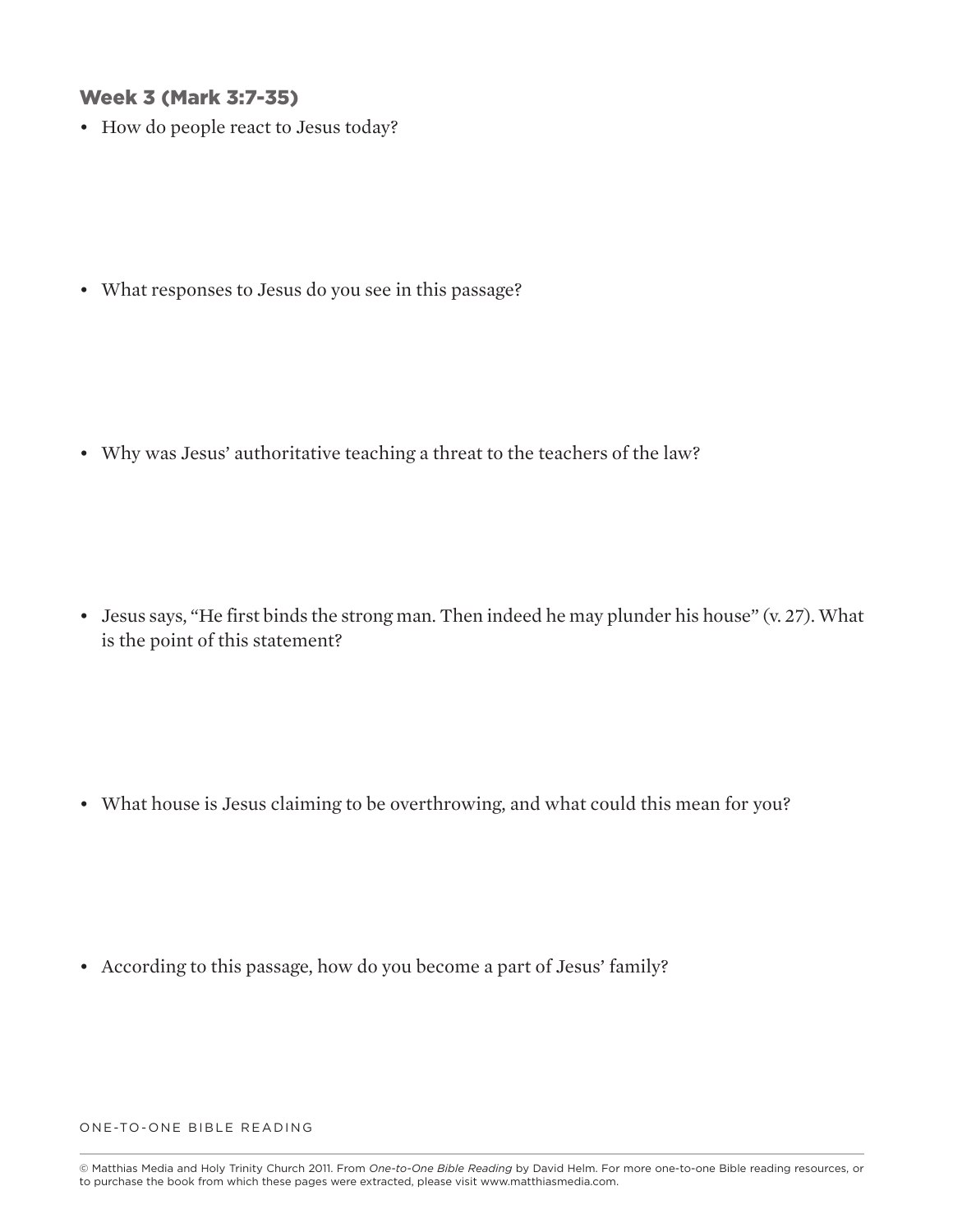#### **Week 4 (Mark 8:22-38)**

• What event takes place just before Peter's confession? Why do you think these two stories are placed next to each other?

• How would you describe the healing of the blind man?

• How good is a partial understanding of Jesus?

• According to Jesus, why does a follower of Christ have to "deny himself" and "lose his life"?

EIGHT WEEKS THROUGH MARK'S GOSPEL

<sup>©</sup> Matthias Media and Holy Trinity Church 2011. From *One-to-One Bible Reading* by David Helm. For more one-to-one Bible reading resources, or to purchase the book from which these pages were extracted, please visit www.matthiasmedia.com.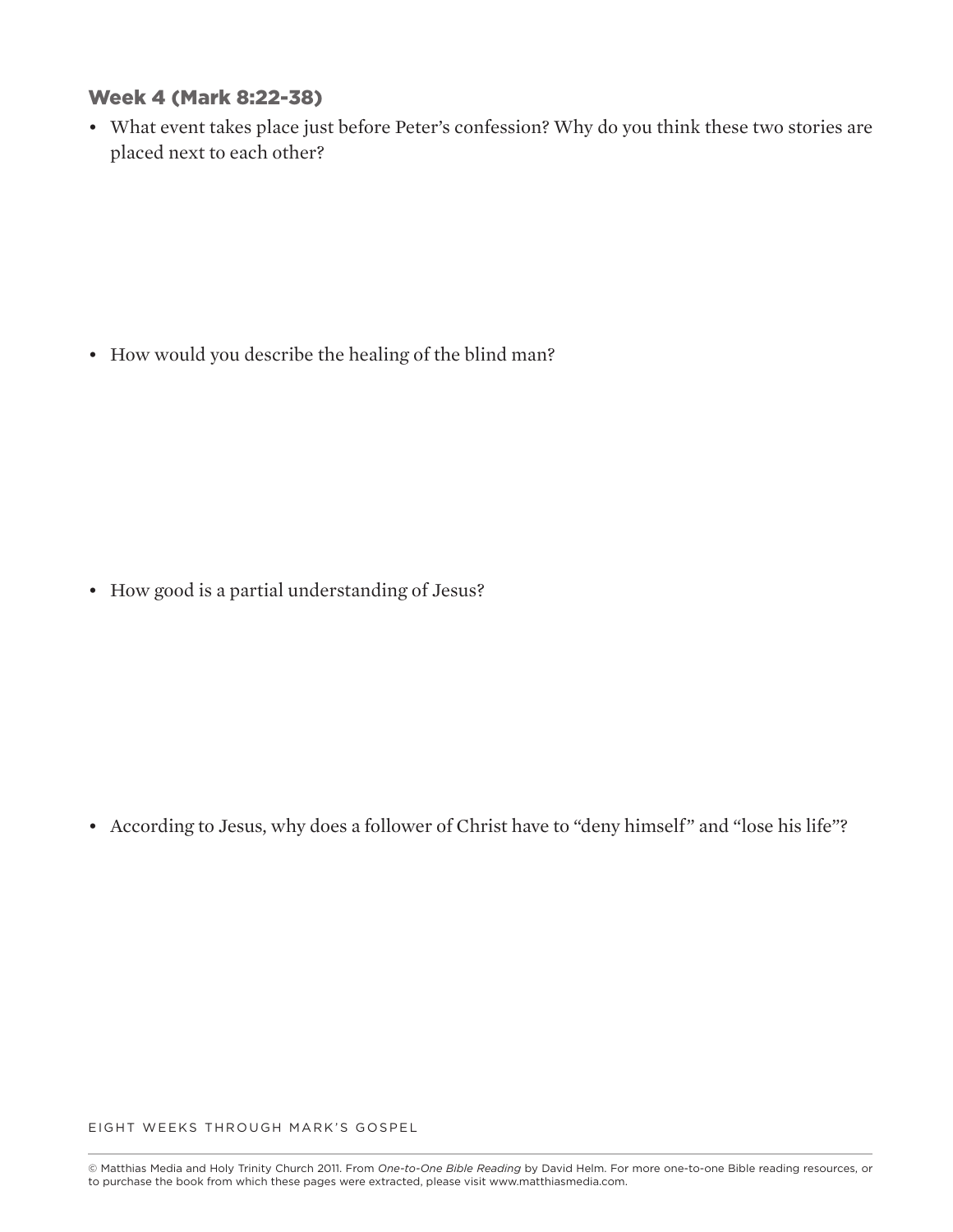#### **Week 5 (Mark 10:17-45)**

• Looking at verses 17-22, what would Jesus say is the basic character of people in the world?

• Based upon this passage, do you think you can earn your salvation by being a good person?

• In verses 32-34, Jesus says that he is going to die. According to verse 45, what is the purpose of his death?

• Read Isaiah 53:5, 10-12. How do these verses help us understand what a ransom is?

• What would Jesus tell you to do if you desired to enter into a relationship with God?

<sup>©</sup> Matthias Media and Holy Trinity Church 2011. From *One-to-One Bible Reading* by David Helm. For more one-to-one Bible reading resources, or to purchase the book from which these pages were extracted, please visit www.matthiasmedia.com.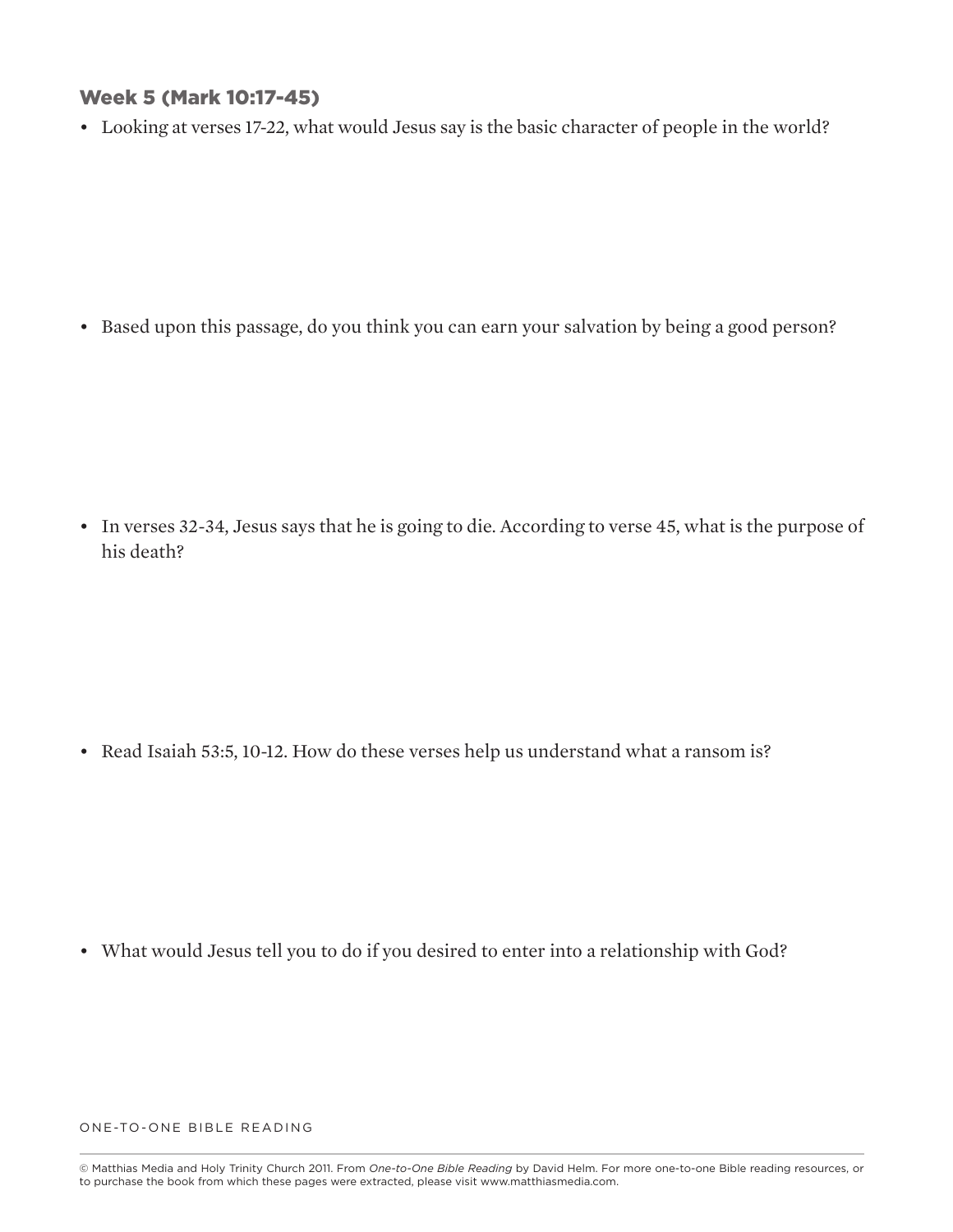#### **Week 6 (Mark 14:53-15:15)**

• When we read of great tragedies in history, we tend to think that we would have acted differently if we had been there. Can you see yourself in this passage? What would you be doing?

• How are some of the characters in this passage similar to each other? How are they different?

• What evidence is Mark presenting in his attempt to prove that Jesus is the Christ, the Son of God?

• How does Jesus' silence actually communicate his identity? (See Isaiah 53:7-9.)

• How has this passage affected your view of Jesus?

EIGHT WEEKS THROUGH MARK'S GOSPEL

<sup>©</sup> Matthias Media and Holy Trinity Church 2011. From *One-to-One Bible Reading* by David Helm. For more one-to-one Bible reading resources, or to purchase the book from which these pages were extracted, please visit www.matthiasmedia.com.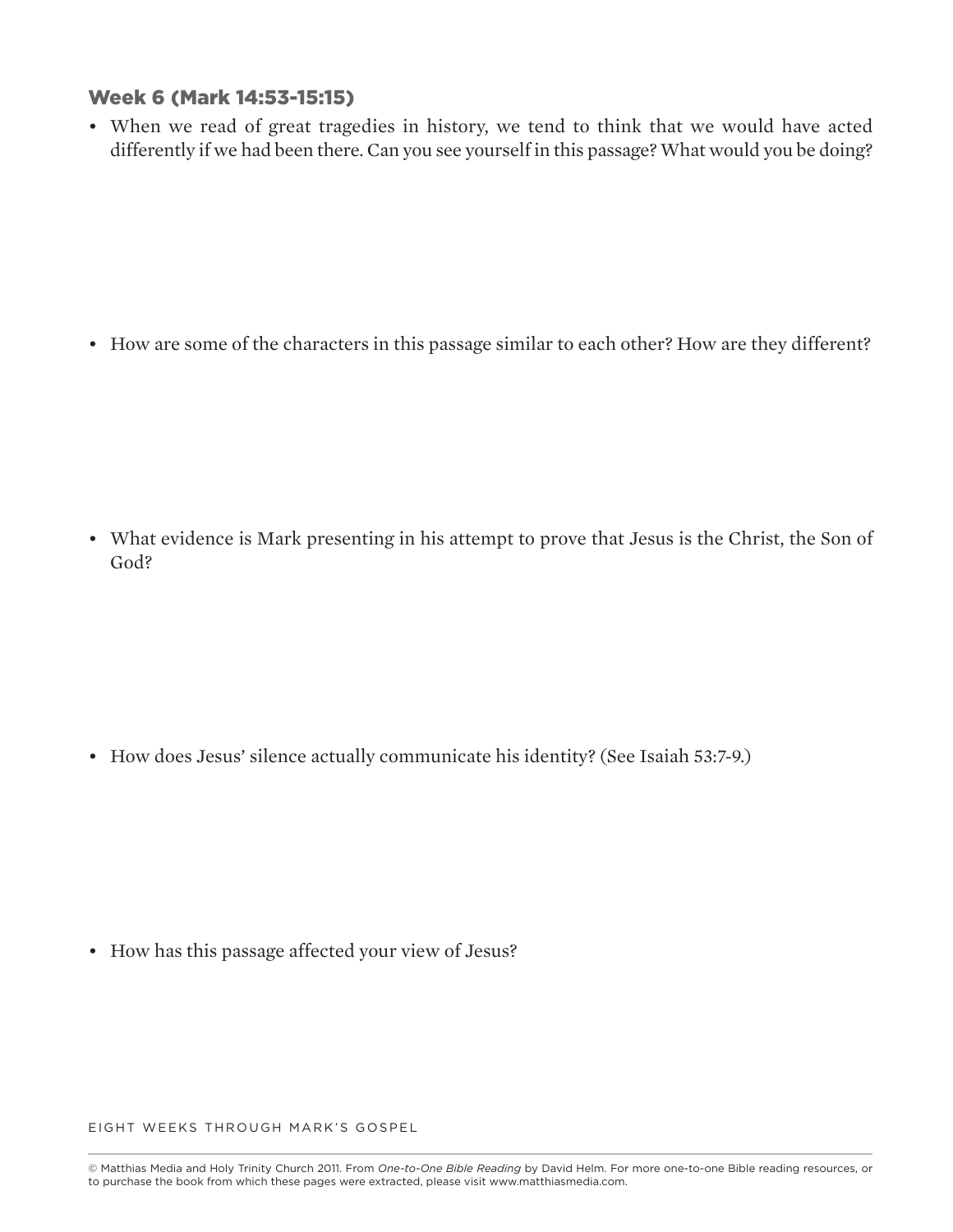#### **Week 7 (Mark 15:16-39)**

• How many times does the phrase "King of the Jews" appear in chapter 15 (including verses 1-15)? What is ironic about this? What is Mark trying to say about the events at the cross?

• Read Psalm 22. How does this help you understand the words of Jesus from the cross in verse 34?

• How does Psalm 22 end? What is Jesus ultimately claiming for himself?

• Why do you think the events at the cross were necessary?

• What final description of Jesus' identity does Mark provide? Where have you seen this title before?

• What do the events at the cross teach us about what it means to follow Jesus?

<sup>©</sup> Matthias Media and Holy Trinity Church 2011. From *One-to-One Bible Reading* by David Helm. For more one-to-one Bible reading resources, or to purchase the book from which these pages were extracted, please visit www.matthiasmedia.com.